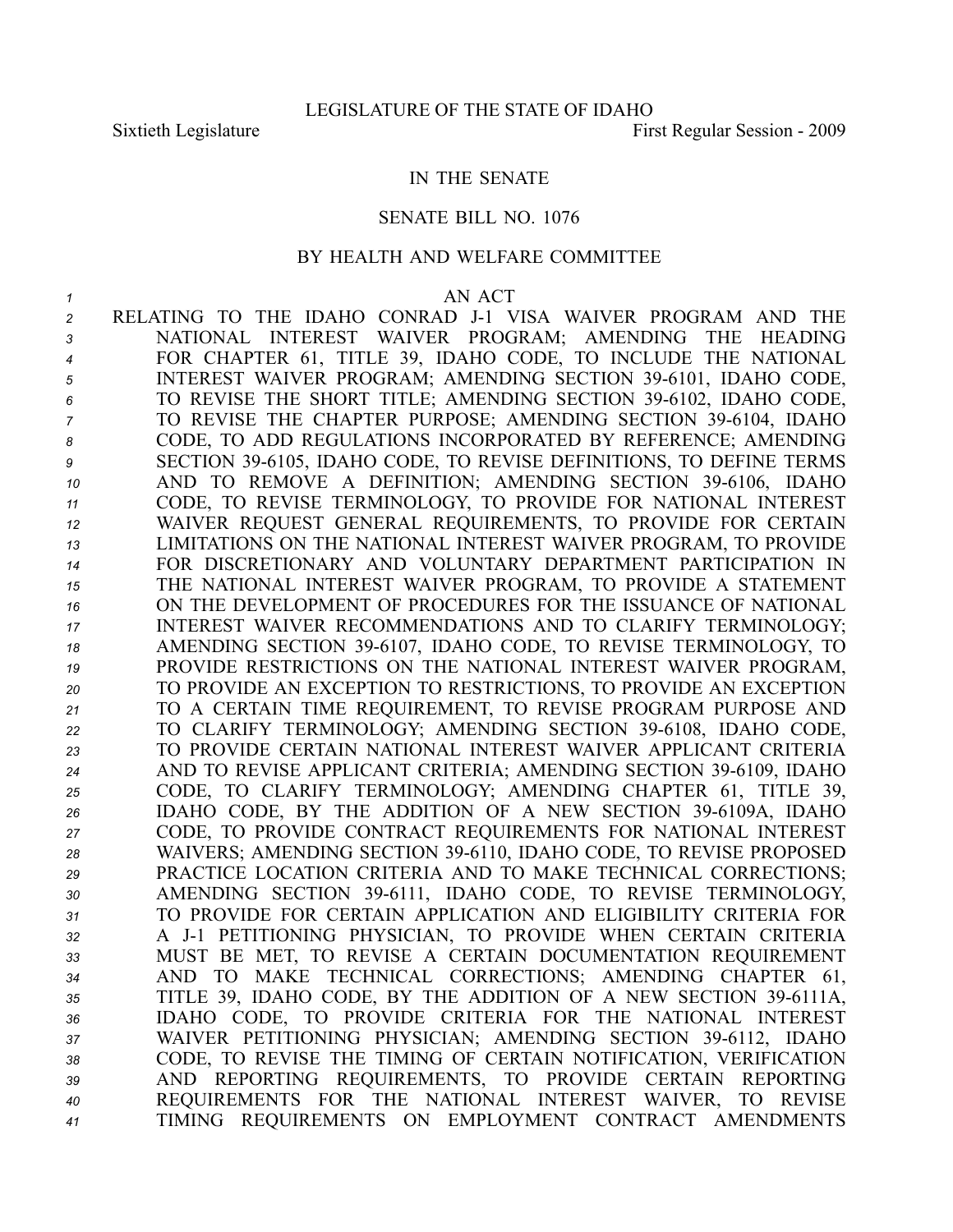1 AND TO CLARIFY TERMINOLOGY; AMENDING SECTION 39-6113, IDAHO CODE, TO PROVIDE FOR AN APPLICATION FEE FOR NATIONAL INTEREST WAIVER REQUESTS; AMENDING SECTION 396114, IDAHO CODE, TO REVISE TERMINOLOGY, TO REVISE A CERTAIN DOCUMENTATION REQUIREMENT FOR A J1 VISA WAIVER REQUEST APPLICATION AND TO MAKE TECHNICAL CORRECTIONS; AMENDING CHAPTER 61, TITLE 39, IDAHO CODE, BY THE ADDITION OF A NEW SECTION 396114A, IDAHO CODE, TO PROVIDE REQUIRED APPLICATION FORMS AND DOCUMENTS FOR A NATIONAL INTEREST WAIVER REQUEST; AMENDING SECTION 396116, IDAHO CODE, TO REVISE TERMINOLOGY, TO REQUIRE THE DEPARTMENT OF HEALTH AND WELFARE TO ACKNOWLEDGE RECEIPT OF A NATIONAL INTEREST WAIVER APPLICATION WITHIN A CERTAIN TIME, TO CLARIFY TERMINOLOGY, TO PERMIT THE DEPARTMENT TO PROVIDE AN ATTESTATION LETTER TO THE IMMIGRATION AGENCY, TO PROVIDE FOR AN EXPLANATION OF A DEPARTMENT DECISION TO DECLINE A NATIONAL INTEREST WAIVER REQUEST, TO PERMIT THE DEPARTMENT TO DENY A NATIONAL INTEREST WAIVER REQUEST, TO PERMIT THE DEPARTMENT TO WITHDRAW A NATIONAL INTEREST WAIVER RECOMMENDATION FOR SPECIFIED REASONS, TO REVISE THE REASONS THE DEPARTMENT MAY WITHDRAW A WAIVER REQUEST AND TO MAKE A TECHNICAL CORRECTION; AND AMENDING SECTION 396117, IDAHO CODE, TO REVISE TERMINOLOGY, TO PROVIDE FOR DENIAL OF FUTURE PARTICIPATION IN THE NATIONAL INTEREST WAIVER PROGRAM FOR SPECIFIED REASONS AND TO REVISE THE TIME FRAME IN WHICH A PROGRAM PARTICIPANT MUST REMAIN IN THE PROGRAM.

- *<sup>25</sup>* Be It Enacted by the Legislature of the State of Idaho:
- *<sup>26</sup>* SECTION 1. That the Heading for Chapter 61, Title 39, Idaho Code, be, and the same is *<sup>27</sup>* hereby amended to read as follows:
- 

# *28* CHAPTER 61

*29* IDAHO CONRAD J1 VISA WAIVER AND NATIONAL INTEREST WAIVER PROGRAMS

*<sup>30</sup>* SECTION 2. That Section 396101, Idaho Code, be, and the same is hereby amended to *<sup>31</sup>* read as follows:

*<sup>32</sup>* 396101. SHORT TITLE. This chapter shall be known and may be cited as the "Idaho *<sup>33</sup>* Conrad J1 Visa Waiver Program and National Interest Waiver Program."

*<sup>34</sup>* SECTION 3. That Section 396102, Idaho Code, be, and the same is hereby amended to *<sup>35</sup>* read as follows:

 396102. PURPOSE. The "Idaho Conrad J1 Visa Waiver Program" would authorize the state of Idaho department of health and welfare to recommend up to thirty (30) foreign trained physicians per federal fiscal year to locate in communities that are federally designated as having <sup>a</sup> health workforce shortage. Final approval of J1 visa waiver requests are made by the U.S. department of state and the bureau of citizenship and immigration services. Under this chapter, rural and underserved communities in Idaho would be able to apply for the placement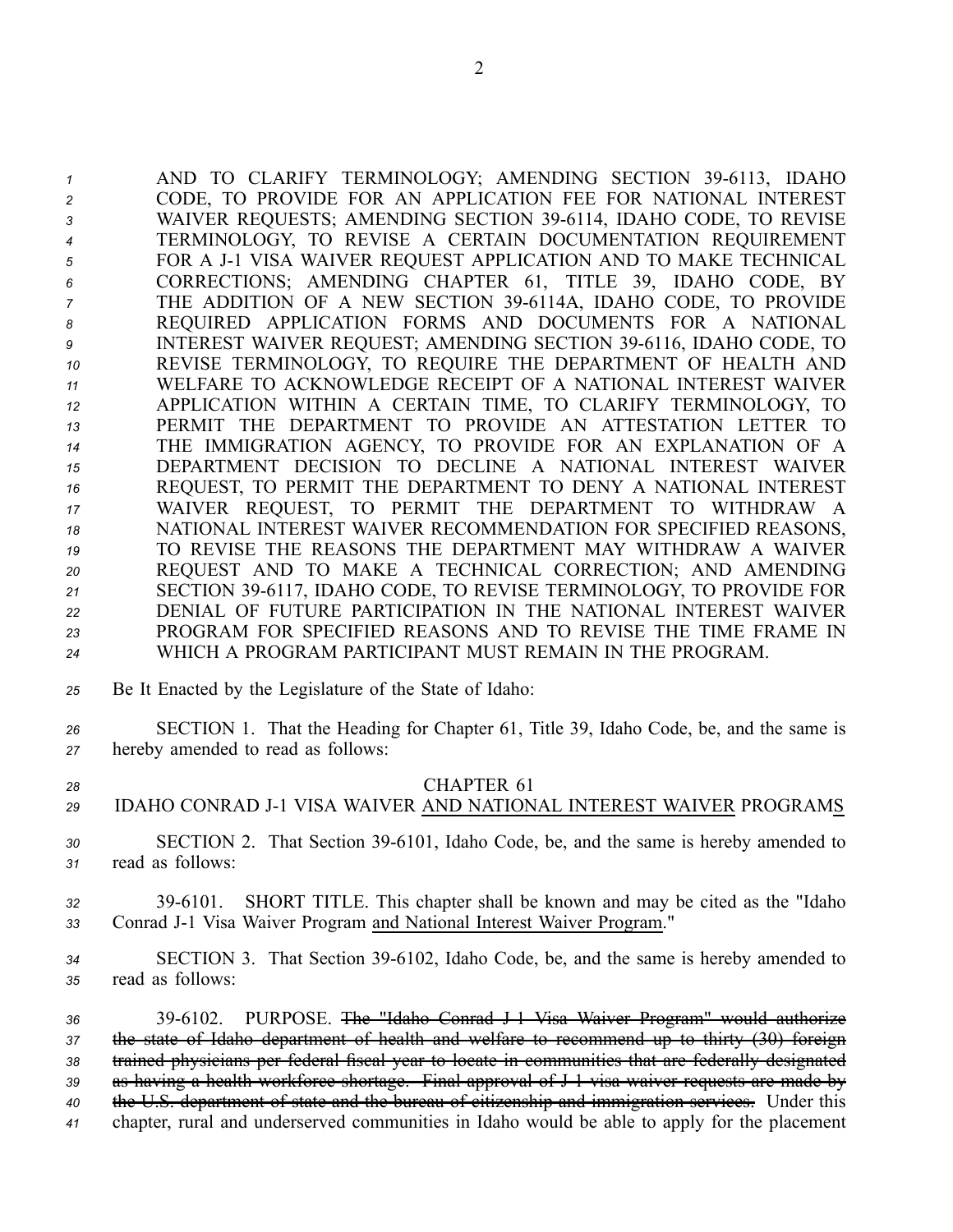*<sup>1</sup>* of <sup>a</sup> foreign trained physician after demonstrating that they are unable to recruit an American *<sup>2</sup>* physician, and all other recruitment/placement possibilities have proven to be inaccessible.

 (1) The "Idaho Conrad J1 Visa Waiver Program" authorizes the Idaho department of health and welfare to recommend up to thirty (30) foreign trained physicians per federal fiscal year to locate in communities that are federally designated as having <sup>a</sup> health workforce shortage. Final approval of J1 visa waiver requests are made by the United States bureau of citizenship and immigration services. (2) The "National Interest Waiver Program" allows the Idaho department of health and welfare to testify that it is in the public's interest that <sup>a</sup> waiver be granted to <sup>a</sup> foreign trained physician who commits to locating in <sup>a</sup> community that is federally determined as having <sup>a</sup> health workforce shortage. Final approval of the national interest waiver reques<sup>t</sup> is made by the United States bureau of citizenship and immigration services. 13 SECTION 4. That Section 39-6104, Idaho Code, be, and the same is hereby amended to read as follows: 396104. INCORPORATION BY REFERENCE. P.L. 103416, amended by P.L. 16 107-273, November 2, 2002, 8 U.S.C. 1184(1) and 22 CFR sec. 514.44(e), F.R. volume 60, No. 197, 8 CFR sec. 214.12, 8 CFR sec. 245 and 18 U.S.C. 1001 are incorporated by reference. 18 SECTION 5. That Section 39-6105, Idaho Code, be, and the same is hereby amended to read as follows: 396105. DEFINITIONS. As used in this chapter: (1) "Applicant" means <sup>a</sup> health care facility that seeks to employ <sup>a</sup> physician and is requesting state suppor<sup>t</sup> of <sup>a</sup> J1 visa waiver or national interest waiver. (2) "Area of underservice" means <sup>a</sup> health professional shortage area in primary care or mental health, <sup>a</sup> medically underserved area, or <sup>a</sup> medically underserved population, federally designated by the secretary of health and human services. Physician scarcity areas as determined by the centers for medicaid and medicare services are included for the purpose of placing national interest waiver petitioning physicians. (3) "Department" means the Idaho department of health and welfare. 29 (4) "De-designation threshold" means the number of full-time equivalent primary care physicians necessary to remove the federal designation as an area of underservice. (5) "Employment contract" means <sup>a</sup> legally binding agreemen<sup>t</sup> between the applicant 32 and the physician named in the J-1 visa waiver or national interest waiver application which contains all terms and conditions of employment, including, but not limited to, the salary, benefits, length of employment and any other consideration owing under the agreement. The employment contract must meet all state and federal criteria, including labor and immigration *<sup>36</sup>* rules. (6) "Federal fiscal year" means the twelve (12) months which commence the first day of October in each year and close on the thirtieth day of September of the following year. (7) "Full time" means <sup>a</sup> working week of <sup>a</sup> minimum of forty (40) hours at <sup>a</sup> one (1) or more health care facility facilities. (8) "Health care facility" means an entity with an active Idaho taxpayer identification number doing business or proposing to do business in the practice location where the physician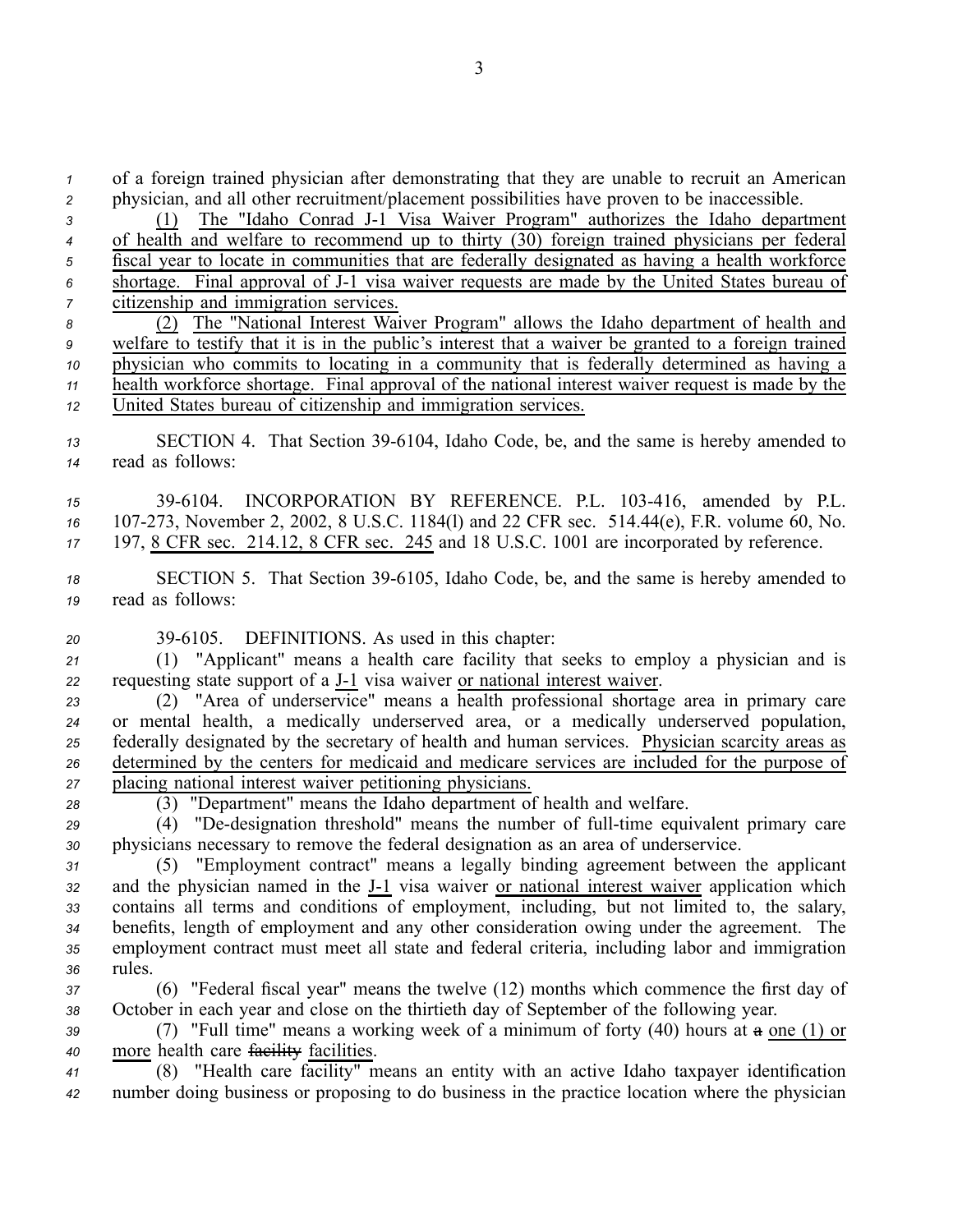*<sup>1</sup>* would be employed, whose stated purposes include the delivery of primary medical or mental *<sup>2</sup>* health care.

*<sup>3</sup>* (9) "Interested governmen<sup>t</sup> agency" means an agency that has the authority from the *<sup>4</sup>* United States department of state to submit requests for J1 visa waivers of foreign physician *<sup>5</sup>* petitioners on behalf of public interest.

 (10) "J1 visa" means an entrance permit into the United States for <sup>a</sup> foreign trained physician who is a nonimmigrant admitted under section  $101(a)(15)(J)$  of the United States information and education exchange act or who acquired such status or who acquired exchange visitor status under the act.

*<sup>10</sup>* (11) "J1 visa waiver" means <sup>a</sup> federal action that waives the requirement for <sup>a</sup> foreign *11* physician, in the United States on a J-1 visa, to return to his home country for a two (2) year *<sup>12</sup>* period following medical residency training.

 (12) "National interest waiver" means an exemption from the labor certification process administered by the United States department of labor for foreign physicians whose will to stay in the United States and work in an area of underservice in Idaho is determined to be in the public interest by the Idaho department of health and welfare.

*<sup>17</sup>* (13) "New start" means <sup>a</sup> health care facility as defined in subsection (8) of this section, *<sup>18</sup>* that has been in existence for twelve (12) months or less.

*<sup>19</sup>* (124) "Physician" means the foreign physician, named in the J1 visa waiver or national *<sup>20</sup>* interest waiver application, who requires <sup>a</sup> waiver to remain in the United States to practice *<sup>21</sup>* medicine.

*<sup>22</sup>* (135) "Primary care" means <sup>a</sup> medical doctor or doctor of osteopathy licensed in *<sup>23</sup>* pediatrics, family medicine, internal medicine, obstetrics, gynecology, or psychiatry.

*<sup>24</sup>* (146) "Sliding fee discount schedule" means <sup>a</sup> written delineation documenting the value *<sup>25</sup>* of charge discounts granted to patients based upon financial hardship and federal poverty *<sup>26</sup>* guidelines.

*<sup>27</sup>* (157) "Unmet need" means <sup>a</sup> vacancy or shortage of primary care health physicians *<sup>28</sup>* experienced by <sup>a</sup> community or population, as defined by federally designated health *<sup>29</sup>* professional shortage areas or medically underserved areas/populations.

30 (168) "Vacancy" means a full-time physician practice opportunity in the delivery of *<sup>31</sup>* primary care services.

*<sup>32</sup>* (17) "visa waiver" means <sup>a</sup> federal action that waives the requirement for <sup>a</sup> foreign *<sup>33</sup>* physician, in the United States on <sup>a</sup> J1 visa, to return to his home country for <sup>a</sup> two (2) year *<sup>34</sup>* period following medical residency training.

- 35 SECTION 6. That Section 39-6106, Idaho Code, be, and the same is hereby amended to *<sup>36</sup>* read as follows:
- 37 39-6106. GENERAL REQUIREMENTS AND LIMITATIONS. (1) J-1 v<sup>y</sup>isa waiver or 38 national interest waiver request. The department may only submit a visa waiver request when: *<sup>39</sup>* (a) The application contains all of the required information and documentation; and *<sup>40</sup>* (b) The application meets all state and federal criteria; and
- *<sup>41</sup>* (c) Foreign exchange physicians having <sup>a</sup> J1 case number assigned by the United States *<sup>42</sup>* department of state have paid all federal processing fees; and
- *<sup>43</sup>* (d) The applicant has paid the state of Idaho application processing fee.
- *<sup>44</sup>* (2) Limitations of department actions.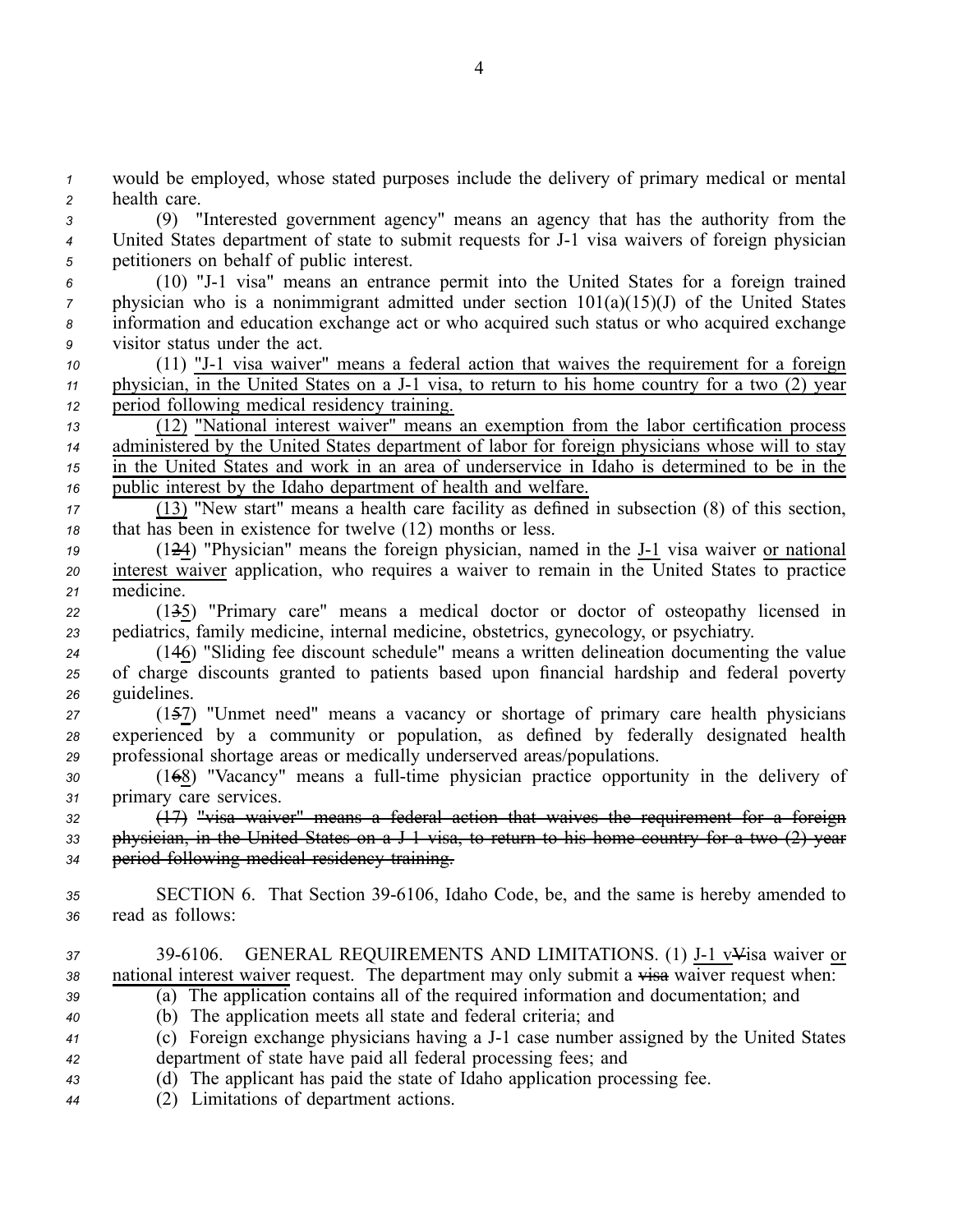(a) Prior to submission of an application, the department may provide information to the applicant on preparing <sup>a</sup> complete application. (b) The department will not be responsible for adding any information to incomplete application packets. (c) For applicants who have benefitted from department waiver requests previously, the applicant's history of compliance will be <sup>a</sup> consideration in future decisions for waiver requests. (d) In any single program year, <sup>a</sup> health care facility in any one (1) area of underservice: (i) Will not be allotted more than two (2) J-1 visa waiver request applications; *<sup>10</sup>* and (ii) Will not exceed by more than one and nine-tenths (1.9) full-time equivalents, the number of J1 physicians needed to eliminate the physician shortage as defined by the current dedesignation threshold in any single program year. (e) The shortage area designation must be current on the date the United States department of state reviews and recommends the application and on the date the immigration agency approves the J-1 visa waiver and national interest waiver. Any application that is being submitted to the department at the end of the three  $\overline{(3)}$  year health professional shortage area designation cycle may be summarily denied if the renewal is not obtained. (i) Participation by the department in the Idaho conrad J1 visa waiver program and in the national interest waiver program is completely discretionary and voluntary. The department may elect not to participate in the program at any time. The submission of <sup>a</sup> complete waiver application package does not ensure the department will recommend <sup>a</sup> waiver. The department reserves the right to recommend or decline any reques<sup>t</sup> for <sup>a</sup> waiver. (ii) The department, its employees or agents are held harmless of any perceived consequence for the denial of <sup>a</sup> waiver petitioner, or the approved placement of one that is not favorable. (iii) Application procedures for Hallow conrad J-1 visa waiver physician placements were developed by the department in compliance with P.L. 103416 and subsequent revisions. They The procedures for the issuance of national interest waiver recommendations were developed by the department in compliance with 8 CFR sec. 214.12 and 8 CFR sec. 245 and subsequent revisions. These procedures are subject to updates and changes at any time. Interpretation of these procedures rests solely with the department in consultation with the appropriate federal agencies. SECTION 7. That Section 396107, Idaho Code, be, and the same is hereby amended to read as follows:

39 39-6107. APPLIED PRINCIPLES. (1) Option of last resort. The J-1 visa waiver and national interest waiver programs is are considered <sup>a</sup> final source for recruiting qualified physicians. It is These programs are not <sup>a</sup> substitute for broad recruiting efforts for graduates from United States medical schools, but an option of last resort. Any application that qualifies for consideration under any other interested governmen<sup>t</sup> agency or federal program, such as the one administered by the department of health and human services, must be submitted under 45 that program in lieu of the Haho conrad J-1 visa waiver program. The option of last resort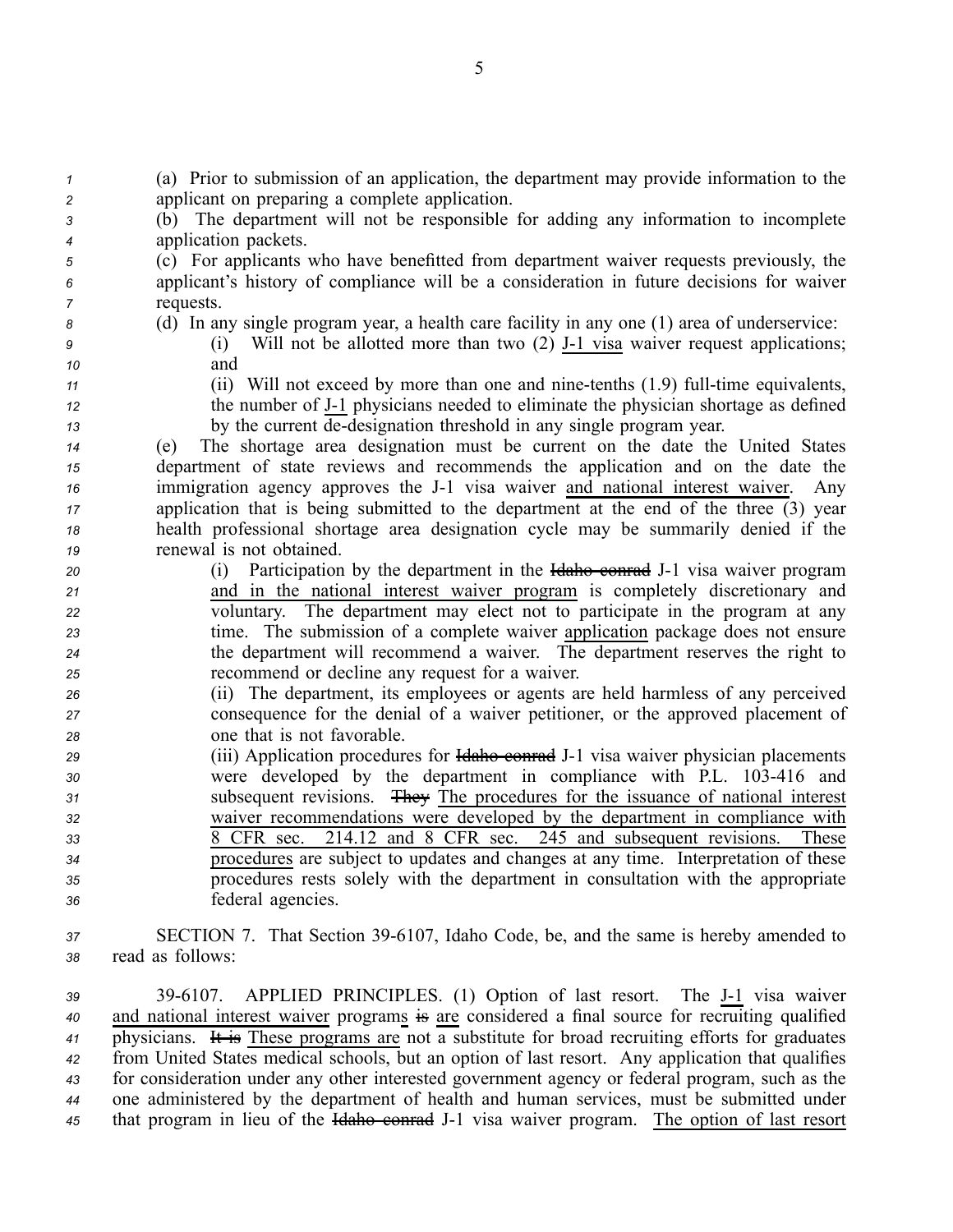principle does not apply to national interest waiver petitioning physicians for whom a J-1 visa waiver reques<sup>t</sup> was issued by the state of Idaho; in which case, physician retention is the objective if it is determined to be in the public interest. (2) Waiver reques<sup>t</sup> applications will only be considered for health care facilities that can provide evidence of sustained active recruitment over <sup>a</sup> period of at least six (6) months for the primary care vacancy in the practice location. The six (6) month vacancy requirement does not apply to a national interest waiver petitioning physician for whom a J-1 visa waiver request was issued by the state of Idaho. (3) The J1 visa waiver program and national interest waiver program will be used to assist health care facilities that can document the provision of primary health care services to all residents of the federally designated underserved determined area of underservice. When <sup>a</sup> federal designation is for an underserved population, the health care facility must document the provision of care to, and assure access by, the underserved population. **SECTION 8.** That Section 39-6108, Idaho Code, be, and the same is hereby amended to read as follows: 396108. CRITERIA FOR APPLICANTS. (1) Applicants must be existing health care facilities that: (a) Have an active taxpayer identification number in Idaho; and (b) Have provided medical or mental health care in Idaho for <sup>a</sup> minimum of twelve (12) months prior to submitting the application, or meet the requirements for <sup>a</sup> new start as defined in this chapter. (2) The waiver reques<sup>t</sup> to the department must come from <sup>a</sup> U.S. health care facility on behalf of the physician and not directly from the physician or his representative. 24 (3) J-1 visa waiver and national interest waiver petitioners with fellowship training must contract with employers to provide primary care services full time. (4) Applicants must not be former J1 visa waiver or national interest waiver physicians who are currently fulfilling their required three (3) or five (5) year obligation. (5) Applicants may not submit waiver requests for <sup>a</sup> relative. (6) Applicants must accep<sup>t</sup> all patients regardless of their ability to pay. (7) Except for state institutional and correctional facilities designated as federal shortage areas, the applicant must: (a) Serve medicare clients, medicaid clients, lowincome clients, uninsured clients, and the population of the federal designation. (b) Agree to implement <sup>a</sup> sliding fee discount schedule. The schedule must be: (i) Available in Spanish (where applicable) and English; and (ii) Posted conspicuously; and (iii) Distributed in hard copy on reques<sup>t</sup> to individuals making or keeping appointments with that physician. (8) Applicants must have <sup>a</sup> signed employment contract with the physician, and guarantee wages for the three (3) years duration of the contract. (9) Applicants must cooperate in providing the department with clarifying information, verifying information already provided, or in any investigation of the applicant's financial status and payer mix. (10) Applicants must first apply through any organization with federal or interested governmental agency authority which submits waiver requests for Idaho's underserved rural

6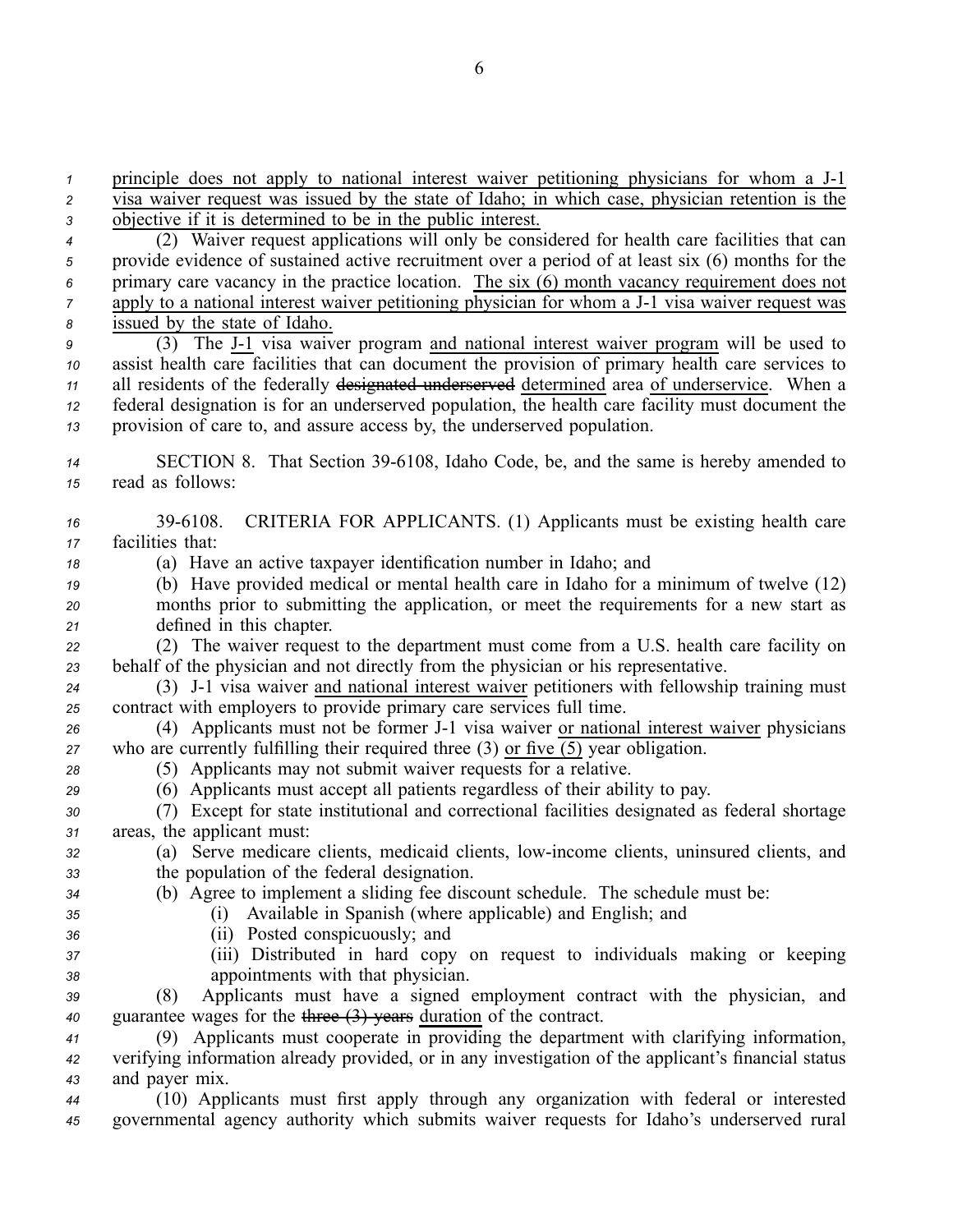*<sup>1</sup>* areas. Documentation which fully explains why this route was not taken for placement is *<sup>2</sup>* required as par<sup>t</sup> of the application.

*<sup>3</sup>* (11) The physician's name and practice location will be made available to the public as <sup>a</sup> *<sup>4</sup>* provider of primary health who accepts medicare, medicaid and utilizes <sup>a</sup> sliding fee schedule 5 for the low-income population.

 (12) An assurance letter that the health care facility, its principals, and the J-1 or national interest waiver petitioning physician are not under investigation for, under probation for, or under restriction for medicare or medicaid fraud, or other violations of law or licensure restrictions that may indicate that it may not be in the public interest that <sup>a</sup> waiver of the two (2) year home residency requirement be granted, must be provided.

*<sup>11</sup>* (13) The applicant and its principals must be free of default on any federal or state *<sup>12</sup>* scholarship or loan repaymen<sup>t</sup> program such as the national health service corps or by the state.

13 SECTION 9. That Section 39-6109, Idaho Code, be, and the same is hereby amended to *<sup>14</sup>* read as follows:

*<sup>15</sup>* 396109. CONTRACT REQUIREMENTS FOR J1 VISA WAIVERS. Throughout the *<sup>16</sup>* period of obligation, regardless of physician's visa status, the employment contract must:

*<sup>17</sup>* (1) Meet state and federal requirements;

 (2) Not preven<sup>t</sup> the physician from providing medical services in the designated shortage area after the term of employment. A noncompetition clause or any provision that purports to limit the J1 visa waiver physician's ability to remain in the area upon completion of the contract term is prohibited by regulation;

*<sup>22</sup>* (3) State that the physician must serve medicare clients, medicaid clients, lowincome *<sup>23</sup>* clients, uninsured clients, and the population of the federal designation for the area of *<sup>24</sup>* underservice full time;

*<sup>25</sup>* (4) Include <sup>a</sup> notarized statement by the physician that he agrees to meet the *<sup>26</sup>* requirements set forth in section 214(l) of the immigration and nationality act;

27 (5) Guarantee the physician a base salary of at least ninety-five percent (95%) of step II *<sup>28</sup>* of the local prevailing wage for the field of practice in the area to be served;

*<sup>29</sup>* (6) Specify that benefits offered are not included as par<sup>t</sup> of base salary;

*<sup>30</sup>* (7) Include leave (annual, sick, continuing medical education and holiday);

31 (8) State that amendments shall adhere to state and federal J-1 visa waiver requirements;

*<sup>32</sup>* (9) Acknowledge that the contract may be terminated only with cause and cannot be *<sup>33</sup>* terminated by mutual agreemen<sup>t</sup> until the statutorily required three (3) years of medical service *<sup>34</sup>* have expired;

*<sup>35</sup>* (10) Be assignable only by the employer to <sup>a</sup> successor with concurrence of the *<sup>36</sup>* department;

*<sup>37</sup>* (11) Include the practice site address, the days and hours of practice, field of medicine, 38 and a statement that on-call and travel times are not included in the minimum hours;

 (12) Not commence until after the physician's J1 waiver and appropriate work authorization are approved and his residency program has been successfully completed. The contract shall affirm that no transfer or other modification regarding the duration of contract dates will be approved unless extenuating circumstances are shown to exist, as determined by the department and approved by the United States attorney general in accordance with applicable federal rules and regulations;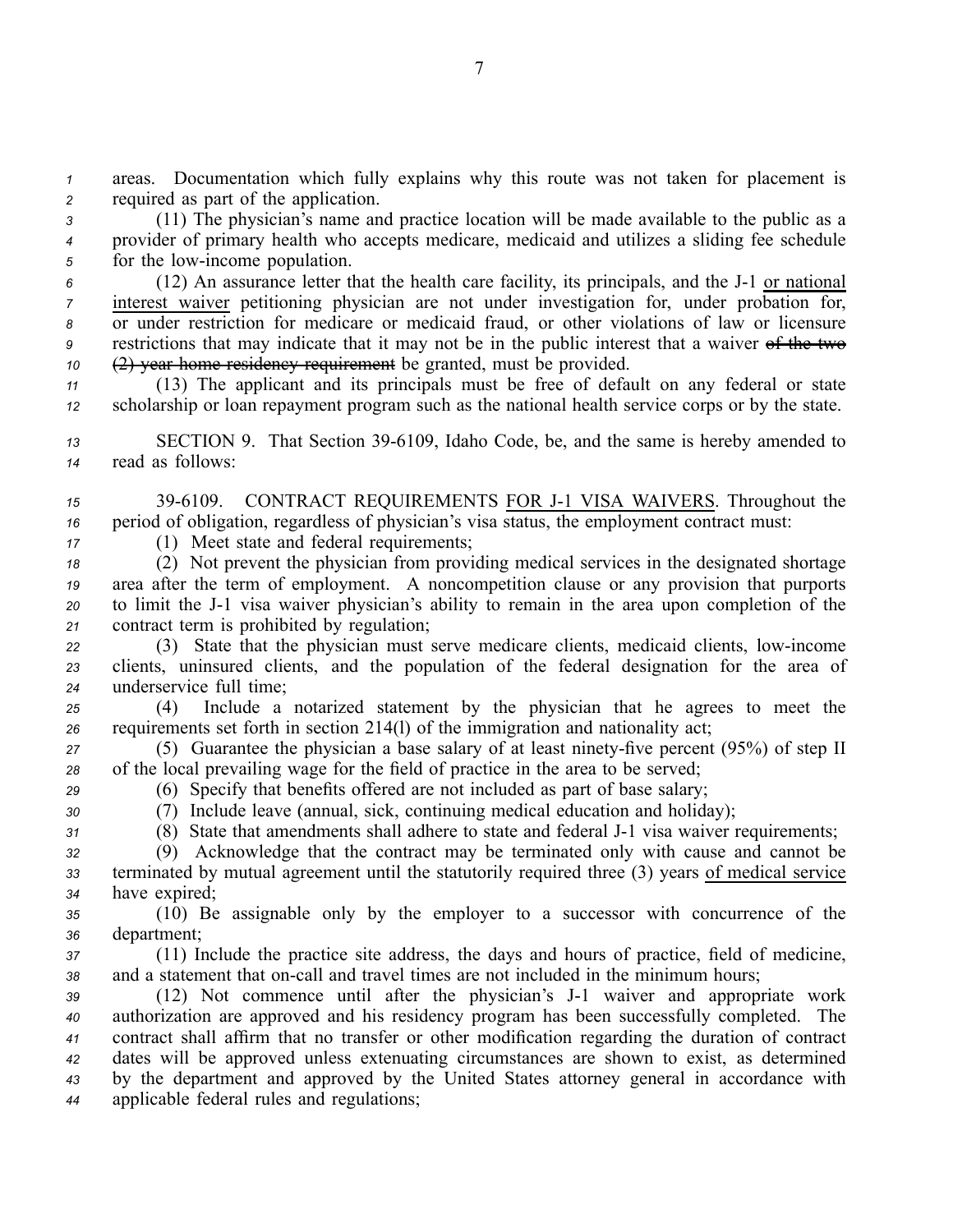(13) Not be subject to changes which result in termination of contract, change in practice scope, or relocation from <sup>a</sup> site approved in the application. Any proposed changes must be presented in writing to the department for consideration and approval at least thirty (30) days prior to the proposed change. Moving or placement of <sup>a</sup> physician to <sup>a</sup> location that was not approved by the department will result in the physician and applicant being in noncompliance with the program and will be reported as such to the immigration agency. It will also limit the applicant's future participation in the program;

8 (14) Be signed by both the J-1 visa waiver petitioning physician and the applicant *<sup>9</sup>* employer, and the date it is signed must be clear.

*<sup>10</sup>* SECTION 10. That Chapter 61, Title 39, Idaho Code, be, and the same is hereby *<sup>11</sup>* amended by the addition thereto of <sup>a</sup> NEW SECTION, to be known and designated as Section *<sup>12</sup>* 396109A, Idaho Code, and to read as follows:

*<sup>13</sup>* 396109A. CONTRACT REQUIREMENTS FOR NATIONAL INTEREST *<sup>14</sup>* WAIVERS. Throughout the period of obligation, regardless of physician's visa status, *<sup>15</sup>* the employment contract must:

*<sup>16</sup>* (1) Meet state and federal requirements;

 (2) Not preven<sup>t</sup> the physician from providing medical services in the designated shortage area after the term of employment. A noncompetition clause or any provision that purports to limit the national interest waiver physician's ability to remain in the area upon completion of the contract term is prohibited;

*<sup>21</sup>* (3) State that the physician must serve medicare clients, medicaid clients, lowincome *<sup>22</sup>* clients, uninsured clients and the population of the federal designation for the area of *<sup>23</sup>* underservice full time;

24 (4) Guarantee the physician a base salary of at least ninety-five percent (95%) of step II *<sup>25</sup>* of the local prevailing wage for the field of practice in the area to be served;

*<sup>26</sup>* (5) Specify that benefits offered are not included as par<sup>t</sup> of the base salary;

*<sup>27</sup>* (6) Include annual, sick, continuing medical education and holiday leave;

*<sup>28</sup>* (7) State that amendments shall adhere to state and federal national interest waiver *<sup>29</sup>* requirements;

*<sup>30</sup>* (8) Acknowledge that the contract may be terminated only with cause and cannot be *<sup>31</sup>* terminated by mutual agreemen<sup>t</sup> until the statutorily required five (5) years of medical service *<sup>32</sup>* have expired;

*<sup>33</sup>* (9) Be assignable only by the employer to <sup>a</sup> successor with concurrence of the *<sup>34</sup>* department;

*<sup>35</sup>* (10) Include the practice site address, the days and hours of practice and field of *<sup>36</sup>* medicine;

*<sup>37</sup>* (11) Include <sup>a</sup> statement that the employment will start within ninety (90) days after the *<sup>38</sup>* waiver approval has been issued;

 (12) Not be subject to changes which result in termination of contract, change in practice scope or relocation from <sup>a</sup> site approved in the application. Any proposed changes must be presented in writing to the department for consideration and approval at least thirty (30) days prior to the proposed change. Moving or placement of <sup>a</sup> physician to <sup>a</sup> location that was not approved by the department will result in the physician and applicant being in noncompliance with the program. It will also limit the applicant's future participation in the program; and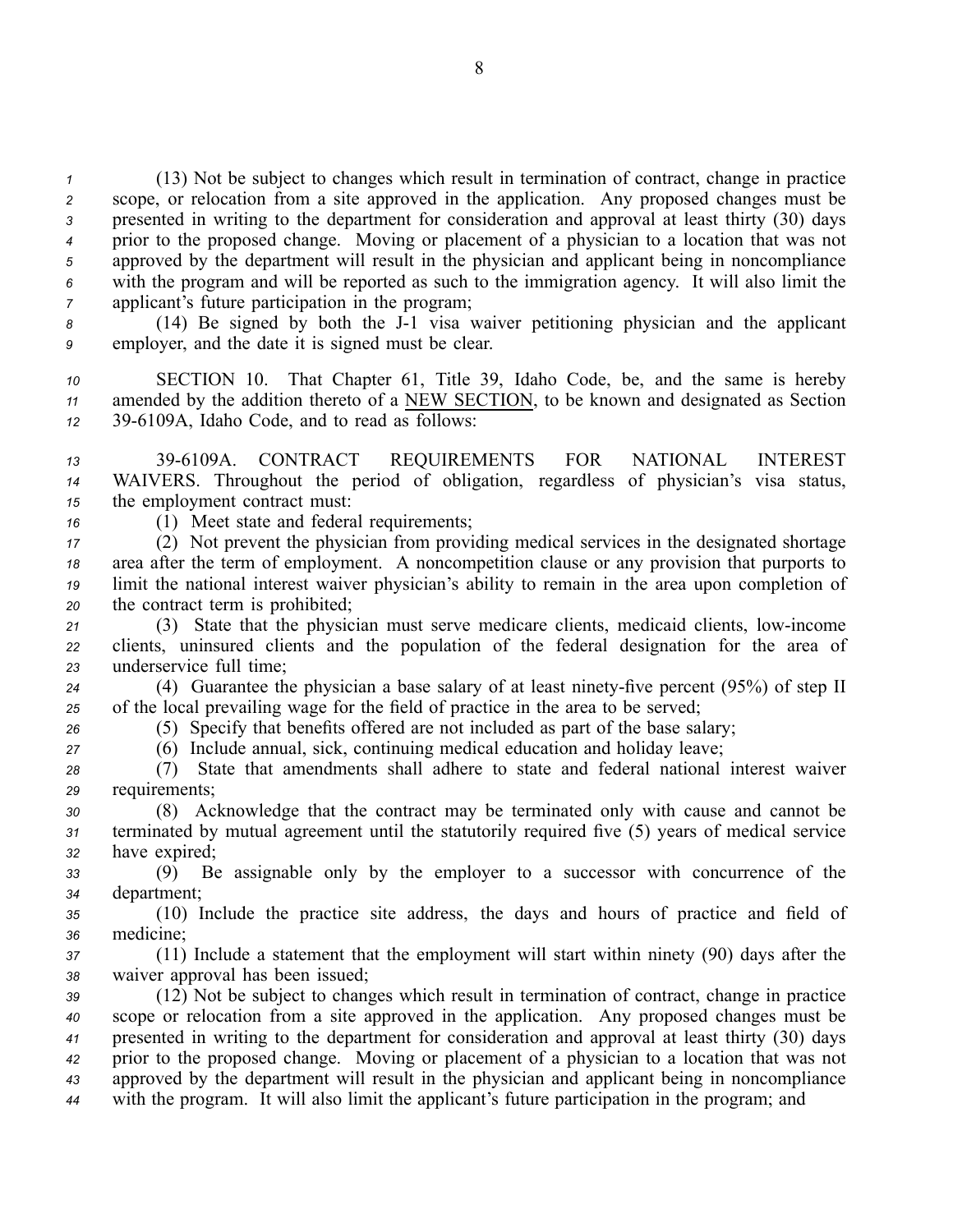(13) Be signed by both the national interest waiver petitioning physician and the applicant employer, and the date it is signed must be clear. SECTION 11. That Section 396110, Idaho Code, be, and the same is hereby amended to read as follows: 396110. CRITERIA FOR PROPOSED PRACTICE LOCATION. (1) The proposed practice location must be located in: (a) A federally designated primary care health professional shortage area;  $\theta$  (b) A federally designated mental health professional shortage area for psychiatrists; or (c) An area having <sup>a</sup> federal designation as <sup>a</sup> medically underserved area or <sup>a</sup> medically underserved population; or (d) A physician scarcity area for placement consideration of national interest waiver petitioning physicians only; or (e) A combination of federally designated areas.  $\overline{(2)}$  If a new practice location is planned, additional criteria apply. New practice locations must: (a) Have the legal, financial, and organizational structure necessary to provide <sup>a</sup> stable practice environment, and must provide <sup>a</sup> business plan that supports this information; (b) Support a full-time physician practice; (c) Have written referral plans that describe how patients using the new primary care location will be connected to existing secondary and tertiary care if needed. 21 SECTION 12. That Section 39-6111, Idaho Code, be, and the same is hereby amended to read as follows: 23 39-6111. CRITERIA FOR THE J-1 PETITIONING PHYSICIAN. (1) The physician 24 must not have a J-1 visa waiver pending for any other employment offer, and must provide <sup>a</sup> notarized statement testifying to this fact. (2) The physician must have the qualifications described in recruitment efforts for <sup>a</sup> specific vacancy. (3) Physicians must: (a) Provide direct patient care full time; and (b) Be trained in: (i) Family medicine; or (ii) Internal medicine; or (iii) Pediatrics; or (iv) Obstetrics and gynecology; or (v) Psychiatry and its subspecialties. (4) Physicians must have apply and be eligible for an active Idaho medical license. The physician may be participating in an accredited residency program for this application, but must have successfully completed the third year of their residency training program for their employment contract to be activated. The physician must have an unrestricted license to practice in the state of Idaho and be board certified or eligible in his respective medical specialty at the commencement of employment. A copy of the license acknowledgment of receipt form from the state board of medicine must be included in the waiver request.

9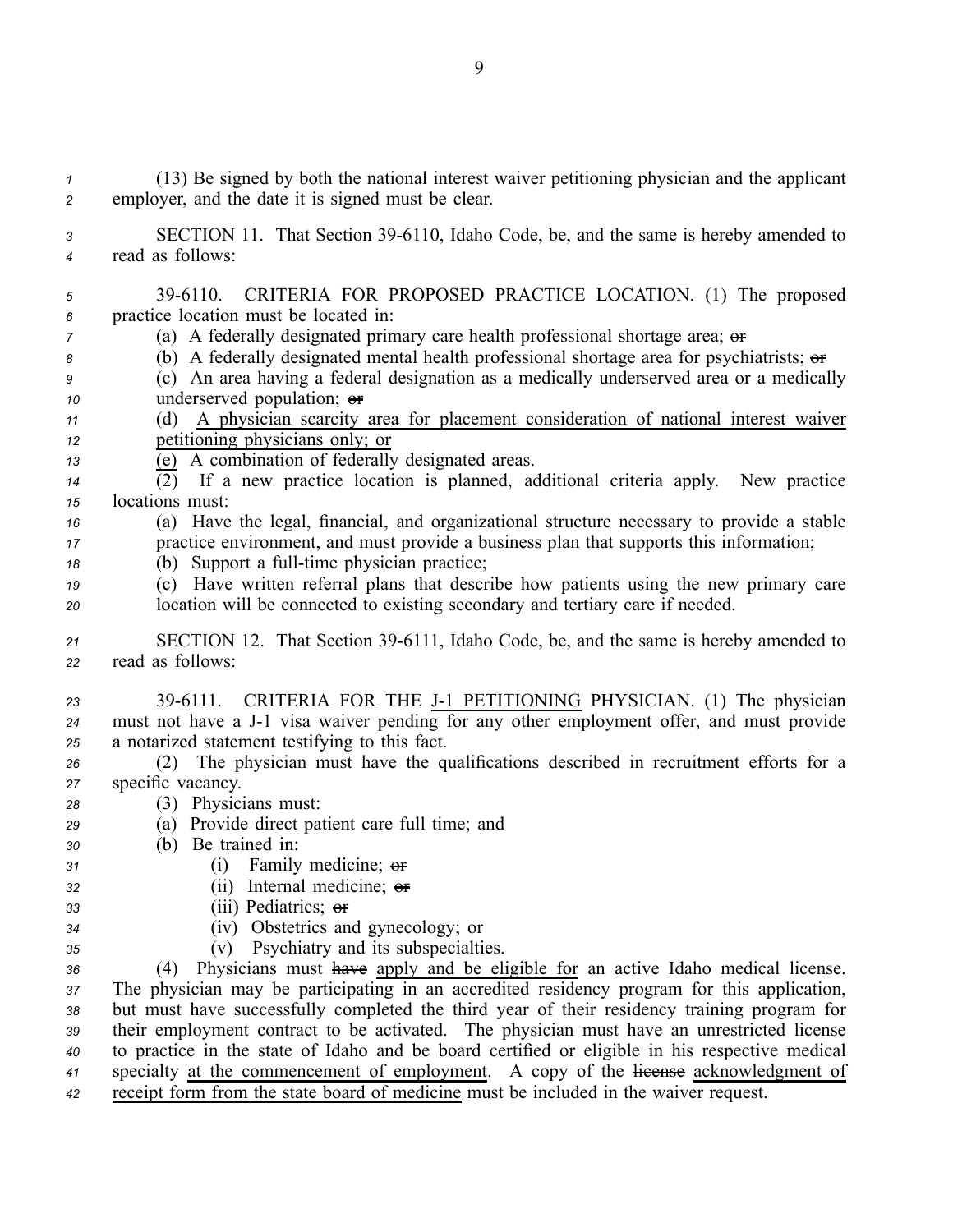(5) Physicians must have at least one (1) recommendation from their residency program *<sup>2</sup>* that: (a) Addresses the physician's interpersonal and professional ability to effectively care for diverse and lowincome persons in the United States; and (b) Describes an ability to work well with supervisory and subordinate medical staff, and adapt to the culture of United States health care facilities; and (c) Documents the level of specialty training, if any; and (d) Is prepared on residency program letterhead and is signed by residency program staff or faculty; and (e) Includes name, title, relationship to physician, address, and telephone number of signatory. (6) The physician must agree with all provisions of the employment contract as described herein. Other negotiable terms of the contract are between the physician and the hiring agency. (7) The physician must: (a) Agree to work full time for no less than three (3) years in an area of underservice in the state of Idaho; and (b) Provide health care to medicare and medicaid beneficiaries; and (c) Post and implement <sup>a</sup> sliding fee discount schedule; and (d) Serve the low-income population; and (e) Serve the uninsured population; and (f) Serve the shortage designation population; or (g) Serve the population of <sup>a</sup> local, state, or federal governmental institution or corrections facility as an employee of the institution. SECTION 13. That Chapter 61, Title 39, Idaho Code, be, and the same is hereby amended by the addition thereto of <sup>a</sup> NEW SECTION, to be known and designated as Section 396111A, Idaho Code, and to read as follows: 396111A. CRITERIA FOR THE NATIONAL INTEREST WAIVER PETITIONING PHYSICIAN. The national interest waiver petitioning physician must: (1) (a) Provide direct patient care full time; and (b) Be trained in: (i) Family medicine; (ii) Internal medicine; (iii) Pediatrics; (iv) Obstetrics and gynecology; or (v) Psychiatry and its subspecialties. (2) Apply and be eligible for an active Idaho medical license. The physician may be participating in an accredited residency program for this application, but must have successfully completed the third year of his residency training program for his employment contract to be activated. The physician must have an unrestricted license to practice in the state of Idaho and be board certified or eligible in his respective medical specialty at the commencement of employment. A copy of the acknowledgment of receipt form from the state board of medicine must be included in the waiver request. (3) Have at least one (1) recommendation from their residency program and one (1) from

*<sup>44</sup>* <sup>a</sup> previous employer, if applicable, that: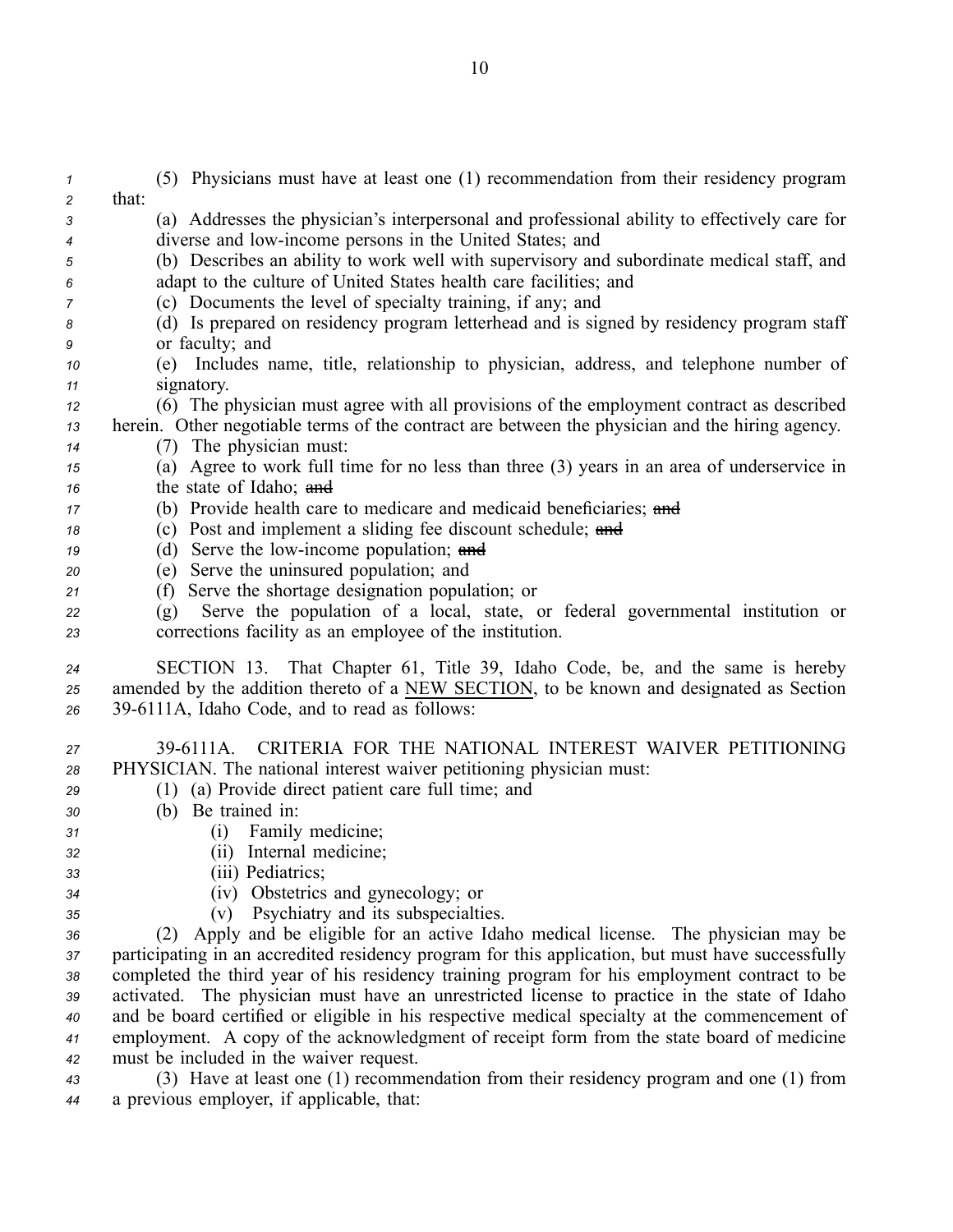*<sup>1</sup>* (a) Addresses the physician's interpersonal and professional ability to effectively care for *<sup>2</sup>* diverse and lowincome persons in the United States;

- *<sup>3</sup>* (b) Describes an ability to work well with supervisory and subordinate medical staff, and *<sup>4</sup>* adapt to the culture of United States health care facilities;
- *<sup>5</sup>* (c) Documents the level of specialty training, if any;
- *<sup>6</sup>* (d) Is prepared on residency program letterhead or the employer's business letterhead and *<sup>7</sup>* is signed by residency program staff or faculty; and
- *<sup>8</sup>* (e) Includes name, title, relationship to physician, address and phone number of *<sup>9</sup>* signatory.

*<sup>10</sup>* (4) Agree with all provisions of the employment contract as described in section *<sup>11</sup>* 396109A, Idaho Code. Other negotiable terms of the contract are between the physician and *<sup>12</sup>* the hiring agency.

- *<sup>13</sup>* (5) (a) Agree to work full time for no less than five (5) years in an area of underservice *<sup>14</sup>* in the state of Idaho unless the physician qualifies for the three (3) year service provision *<sup>15</sup>* under the applicable national interest waiver rules and regulations or the physician is *<sup>16</sup>* transferring from another area of underservice;
- *<sup>17</sup>* (b) Provide health care to medicare and medicaid beneficiaries;
- *<sup>18</sup>* (c) Post and implement <sup>a</sup> sliding fee discount schedule;
- 19 (d) Serve the low-income population
- *<sup>20</sup>* (e) Serve the uninsured population; and
- *<sup>21</sup>* (f) Serve the shortage designation population; or
- *<sup>22</sup>* (g) Serve the population of <sup>a</sup> local, state or federal governmental institution or *<sup>23</sup>* corrections facility as an employee of the institution.

24 SECTION 14. That Section 39-6112, Idaho Code, be, and the same is hereby amended to *<sup>25</sup>* read as follows:

 396112. JOINT REPORTING REQUIREMENT UPON COMMENCEMENT OF PRACTICE. (1) Notification of waiver status and commencement of employment must be submitted to the department upon receipt of written notification of approval from the immigration agency. This notification must include the date the three (3) year medical service obligation commences, and <sup>a</sup> copy of the notification of approval from the immigration agency.

 (2) The physician and the applicant must, on commencement of practice and annually thereafter or more frequently as determined by the department, and upon expiration of the first three (3) years of the contract physician's service obligation to the underserved area, verify 34 the physician's practice site address and field of practice. Further, for population-designated health professional shortage areas, documentation that the population the physician was to serve was indeed served must be submitted. This will include the facility's payer mix, the number of patients seen by the physician, and the payer mix of those patients. When submitting the final report, the physician must indicate whether he intends to remain in the shortage area to practice.

 (3) Sites receiving waiver approval must agree to repor<sup>t</sup> to the department on the status of the physician's activities at the beginning of the physician's employment and every year thereafter during the three (3) to five (5) year waiver medical service obligation period. Failure to provide these reports within thirty (30) days of the annual anniversary date of approval of the J1 visa or national interest waiver in an accurate manner or failure to demonstrate good faith in utilizing <sup>a</sup> physician's services in accordance with these policies will jeopardize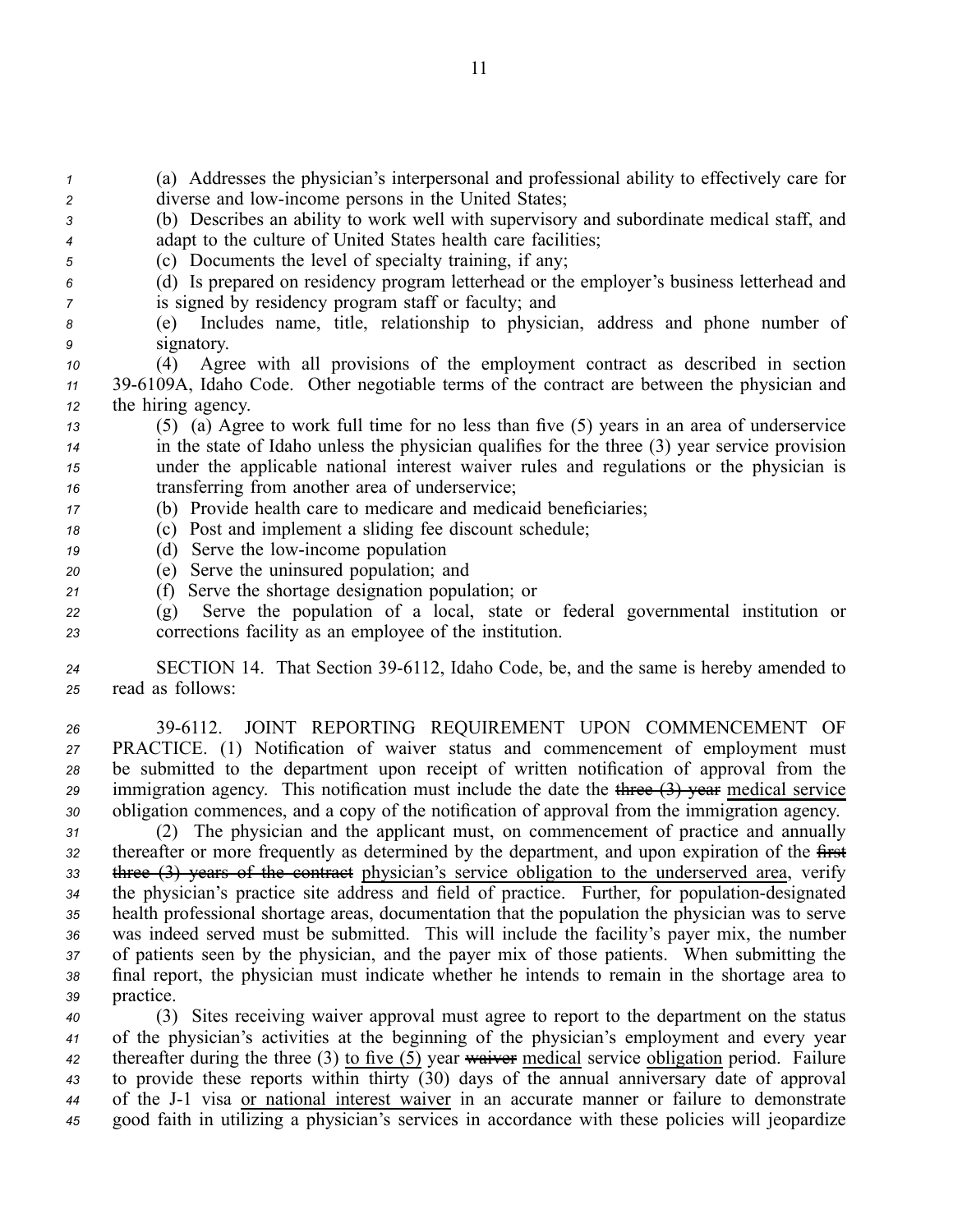*<sup>1</sup>* future eligibility for placements and will be cause for reporting and referral to the United States *<sup>2</sup>* department of state and immigration agency. This referral could ultimately lead to deportation 3 proceedings against the  $\frac{1}{2}$  physician.

 (4) Any amendments made to the required elements of the employment contract during the first three (3) years for primary care physician's of contracted employment medical service obligation must be reported to the department for review. The department will complete review <sup>7</sup> and provide notice of approval or declination of such amendments within thirty (30) calendar days of receipt.

*<sup>9</sup>* SECTION 15. That Section 396113, Idaho Code, be, and the same is hereby amended to *<sup>10</sup>* read as follows:

 396113. APPLICATION FEE. At the time the application is submitted to the department, an administrative fee must be paid to the department by the applicant. The fee amount will be determined by the director of the department, will not be less than one thousand dollars (\$1,000) for <sup>a</sup> J1 visa waiver request, and three hundred fifty dollars (\$350) for <sup>a</sup> national interest waiver request, and may be revised at the beginning of the state fiscal year by the director based on costs to administer the program. The fee is nonrefundable.

- 17 **SECTION 16.** That Section 39-6114, Idaho Code, be, and the same is hereby amended to *<sup>18</sup>* read as follows:
- *<sup>19</sup>* 396114. REQUIRED APPLICATION FORMS AND ACCOMPANYING 20 DOCUMENTS FOR A J-1 VISA WAIVER REQUEST. (1) Applications for the Halaho conrader 21 J-1 visa waiver program must include, but not be limited to, the following:
- *<sup>22</sup>* (a) Evidence the applicant has no other mechanism through another process or interested 23 government agency to apply for a J-1 visa waiver for the physician;
- *<sup>24</sup>* (b) Evidence of recruiting efforts over <sup>a</sup> minimum of six (6) months prior to when *<sup>25</sup>* the physician applied for the vacancy; this must include regional and national print *<sup>26</sup>* advertising stating the position available and the practice site location and at least six (6) *<sup>27</sup>* certified letters to medical schools to advertise the vacancy. Copies of advertisements *<sup>28</sup>* submitted must show the publication date. Advertisements run at the time of or after *<sup>29</sup>* preparation of the employment contract are unusable. Online advertisements must show *<sup>30</sup>* dates the advertisements were online. Contracts with recruitment firms are allowable as *<sup>31</sup>* evidence in lieu of print advertisements or letters if the activities described in this section *<sup>32</sup>* are provided under contract. Recruitment firm contracts must be included if applicable;
- *<sup>33</sup>* (c) Evidence that the physician selected for the position visited the practice site;
- *<sup>34</sup>* (d) A mailing list of physicians who applied for the position and the reason they were *<sup>35</sup>* not selected;
- *<sup>36</sup>* (e) Evidence that the applicant has been providing medical or mental health care in Idaho *<sup>37</sup>* for at least twelve (12) months or meets the requirements for <sup>a</sup> new start as defined in *<sup>38</sup>* this chapter. This includes, but may not be limited to, the Idaho taxpayer identification *<sup>39</sup>* number, facility address, fax and telephone numbers, and staffing list;
- *<sup>40</sup>* (f) A copy of an employment contract between the physician and the applicant for no *<sup>41</sup>* less than three (3) years;
- *<sup>42</sup>* (g) Evidence that the employment site is in <sup>a</sup> designated area of underservice;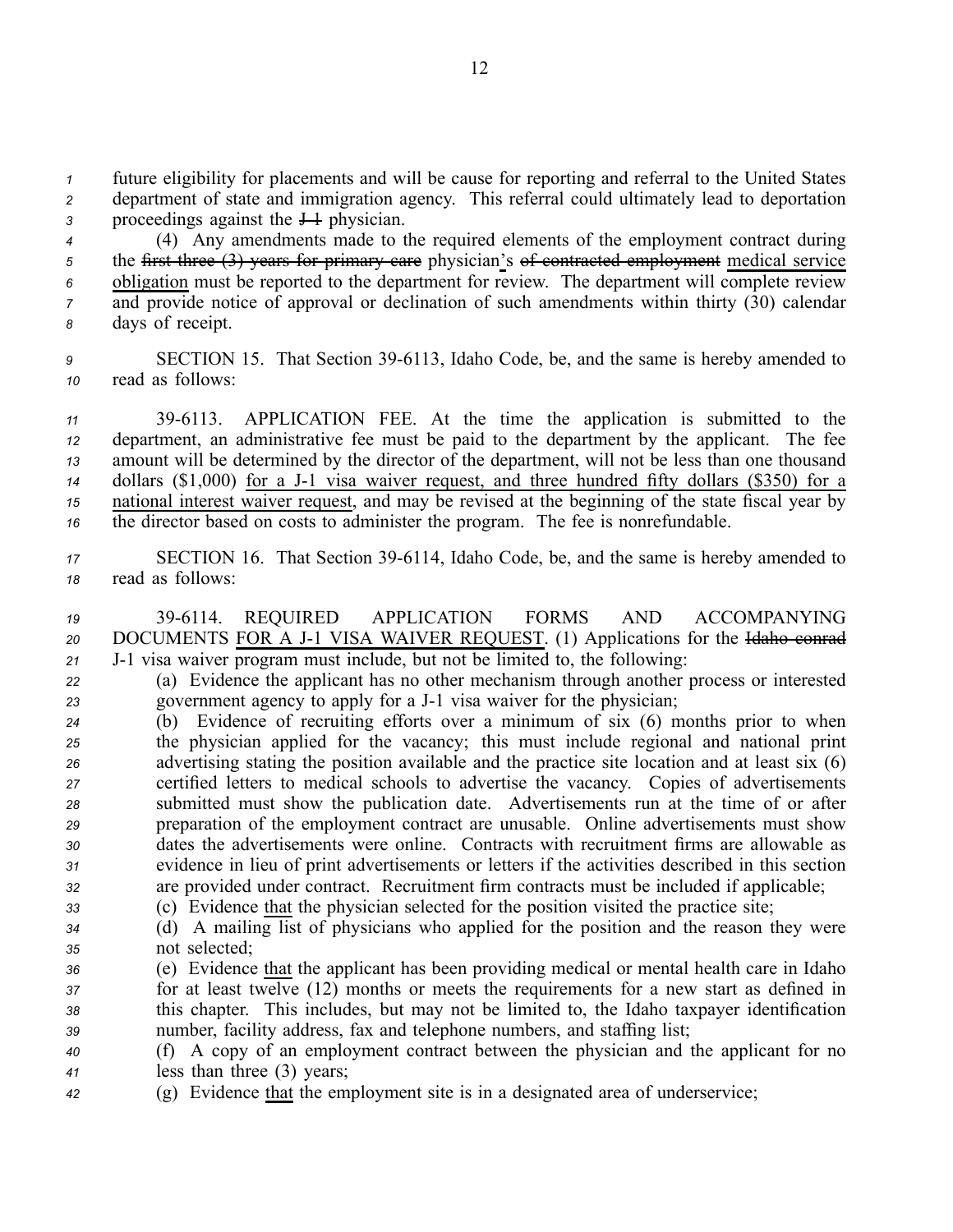(h) The reques<sup>t</sup> must be submitted by the applicant or applicant's representative. The letter must be written on the applicant's letterhead stationery, which includes address, telephone and fax numbers, if any. Letters, contracts and forms must contain original signatures;

*<sup>5</sup>* (i) A copy of the sliding fee scale which the health care facility must agree to implement *<sup>6</sup>* and post;

*<sup>7</sup>* (j) A copy of the physician's license to practice medicine in the state of Idaho, or proof *<sup>8</sup>* of the physician's eligibility to apply for an Idaho license;

- <sup>9</sup> (k) Legible copies of all IAP-66/DS 2019 forms (certificate of eligibility for exchange *<sup>10</sup>* visitor status), covering every period the physician was in J1 status, submitted in *<sup>11</sup>* chronological order;
- *<sup>12</sup>* (l) Legible copies (front and back) of all I94 entry and departure cards for the physician *<sup>13</sup>* and family members;
- *<sup>14</sup>* (m) The physician's curriculum vitae;

 (n) A statement of "no objection from the government" of the physician's country of nationality, if applicable. The governmen<sup>t</sup> of the country to which the physician is otherwise contractually obliged to return must furnish <sup>a</sup> letter to the director of the United States department of state with <sup>a</sup> statement in writing that there is no objection to such waiver in cases where the physician's medical education or training is funded by the governmen<sup>t</sup> of the physician's home country. Whether or not there is foreign governmen<sup>t</sup> 21 funding can be determined from examining the physician's IAP-66 form. This letter must be in English and follow the procedures and format outlined in federal register volume 60, number 197, published October 12, 1995 (or subsequent revisions);

- *<sup>24</sup>* (o) Payment of the department's administrative application processing fee;
- *<sup>25</sup>* (p) Federal form G28 or letterhead from the law office, if the physician is being *<sup>26</sup>* represented by an attorney, with telephone and fax numbers, and <sup>a</sup> contact name and *<sup>27</sup>* address;
- *<sup>28</sup>* (q) A copy of the United States department of state issued instruction sheet with case *<sup>29</sup>* number.
- *<sup>30</sup>* (2) The state may require any other documentation or information for the suppor<sup>t</sup> and *<sup>31</sup>* approval process in the waiver application on the par<sup>t</sup> of the physician or the applicant.

*<sup>32</sup>* (3) These requirements are subject to change without notice.

*<sup>33</sup>* (4) Idaho conrad J1 visa waiver program application forms and instructions are available *<sup>34</sup>* and may be requested from the department.

*<sup>35</sup>* (5) The physician's case number must appear on each page. The case number is *<sup>36</sup>* assigned by the United States department of state.

 (6) All required information and documentation must be submitted in <sup>a</sup> single package with all documents presented per instructions that will be provided by the department upon request. One (1) singlesided, unbound original and one (1) singlesided, unbound copy must be included. Waiver requests that do not comply with these requirements and the instructions provided by the department will not be considered.

*<sup>42</sup>* SECTION 17. That Chapter 61, Title 39, Idaho Code, be, and the same is hereby *<sup>43</sup>* amended by the addition thereto of <sup>a</sup> NEW SECTION, to be known and designated as Section *<sup>44</sup>* 396114A, Idaho Code, and to read as follows: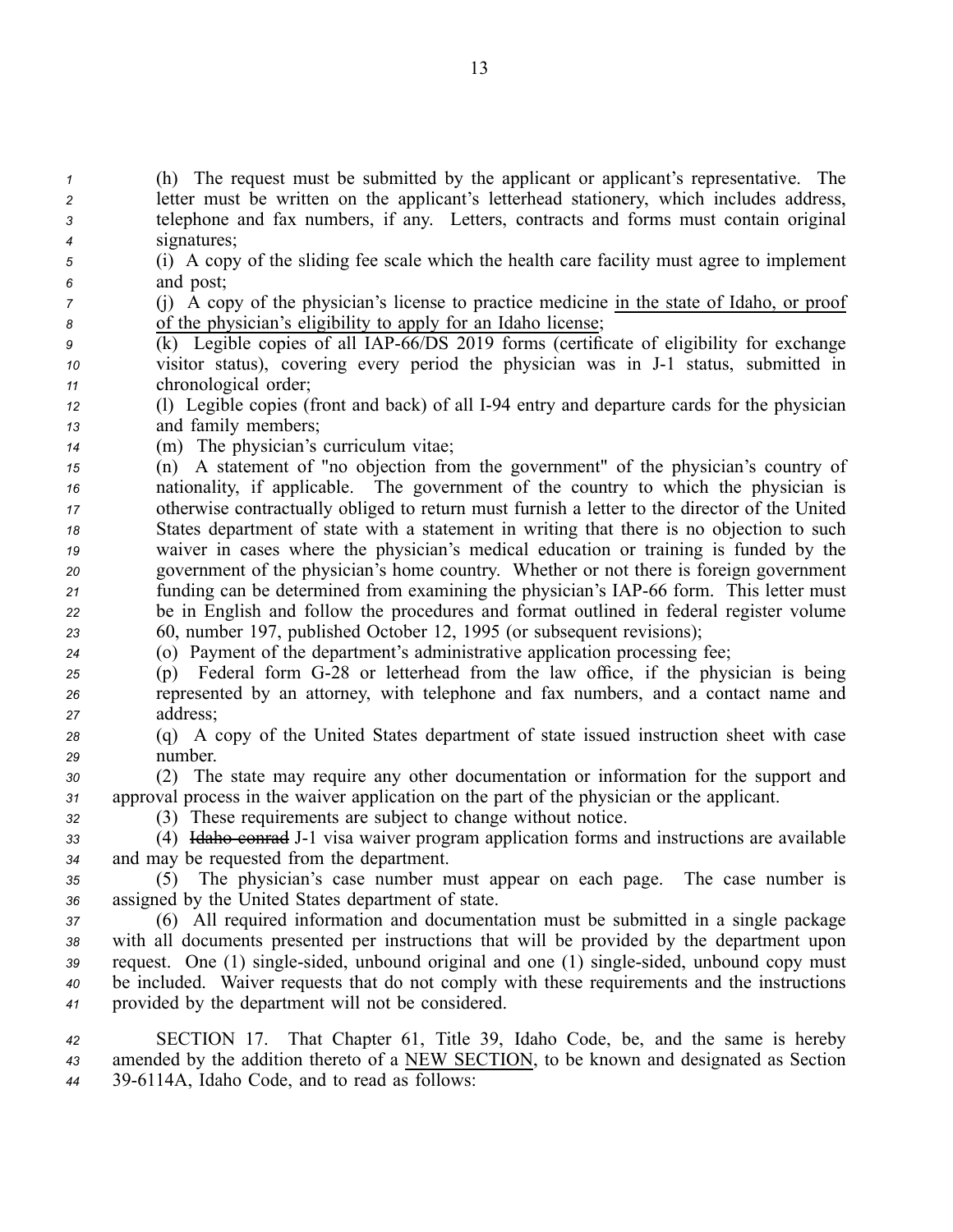*<sup>1</sup>* 396114A. REQUIRED APPLICATION FORMS AND DOCUMENTS FOR A *<sup>2</sup>* NATIONAL INTEREST WAIVER REQUEST. (1) Applications for the national interest waiver *<sup>3</sup>* program must include, but not be limited to, the following:

 (a) Evidence of recruiting efforts over <sup>a</sup> minimum of six (6) months prior to when the physician applied for the vacancy. This evidence must include regional and national print advertising stating the position available and the practice site location and at least six (6) certified letters to medical schools to advertise the vacancy. Copies of advertisements submitted must show the publication date. Advertisements run at the time of or after preparation of the employment contract are unusable. Online advertisements must show dates the advertisements were online. Contracts with recruitment firms are allowable as evidence in lieu of print advertisements or letters if the activities described in this paragraph are provided under contract. Recruitment firm contracts must be included, if applicable. The provision of evidence for recruitment efforts over <sup>a</sup> six (6) month period is not necessary for national interest waiver petitioning physicians who receive <sup>a</sup> J1 visa waiver at the reques<sup>t</sup> of the state of Idaho;

- *<sup>16</sup>* (b) Evidence that the physician selected for the position visited the practice site;
- *<sup>17</sup>* (c) A mailing list of physicians who applied for the position and the reason they were not *<sup>18</sup>* selected;
- *<sup>19</sup>* (d) Evidence that the applicant has been providing medical or mental health care in *<sup>20</sup>* Idaho for at least twelve (12) months or meets the requirements for <sup>a</sup> new start as defined *<sup>21</sup>* in section 396105, Idaho Code. This includes, but may not be limited to, the Idaho *<sup>22</sup>* taxpayer identification number, facility address, fax and telephone numbers and staffing *<sup>23</sup>* list;
- *<sup>24</sup>* (e) A copy of an employment contract between the physician and the applicant;
- *<sup>25</sup>* (f) Evidence that the employment site is in <sup>a</sup> federally determined area of underservice;
- *<sup>26</sup>* (g) The reques<sup>t</sup> must be submitted by the applicant or applicant's representative. The *<sup>27</sup>* letter must be written on the applicant's letterhead stationery, which includes address, *<sup>28</sup>* telephone and fax numbers, if any. Letters, contracts and forms must contain original *<sup>29</sup>* signatures;
- *<sup>30</sup>* (h) A copy of the sliding fee scale which the health care facility must agree to implement *<sup>31</sup>* and post;

*<sup>32</sup>* (i) A copy of the physician's license to practice medicine in the state of Idaho, or *<sup>33</sup>* eligibility to apply for an Idaho license;

- *<sup>34</sup>* (j) Legible copies of any DS 2019 forms (formerly IAP66), and other United States *<sup>35</sup>* immigration documentation attesting to the physician's current legal status and history of *<sup>36</sup>* stay in the United States;
- *<sup>37</sup>* (k) The physician's curriculum vitae; and
- *<sup>38</sup>* (l) Payment of the department's administrative application processing fee.
- *<sup>39</sup>* (2) The state of Idaho may require any other documentation or information for the *<sup>40</sup>* suppor<sup>t</sup> and approval process in the waiver application on the par<sup>t</sup> of the physician or the *<sup>41</sup>* applicant.
- *<sup>42</sup>* (3) These requirements are subject to change without notice.

*<sup>43</sup>* SECTION 18. That Section 396116, Idaho Code, be, and the same is hereby amended to *<sup>44</sup>* read as follows: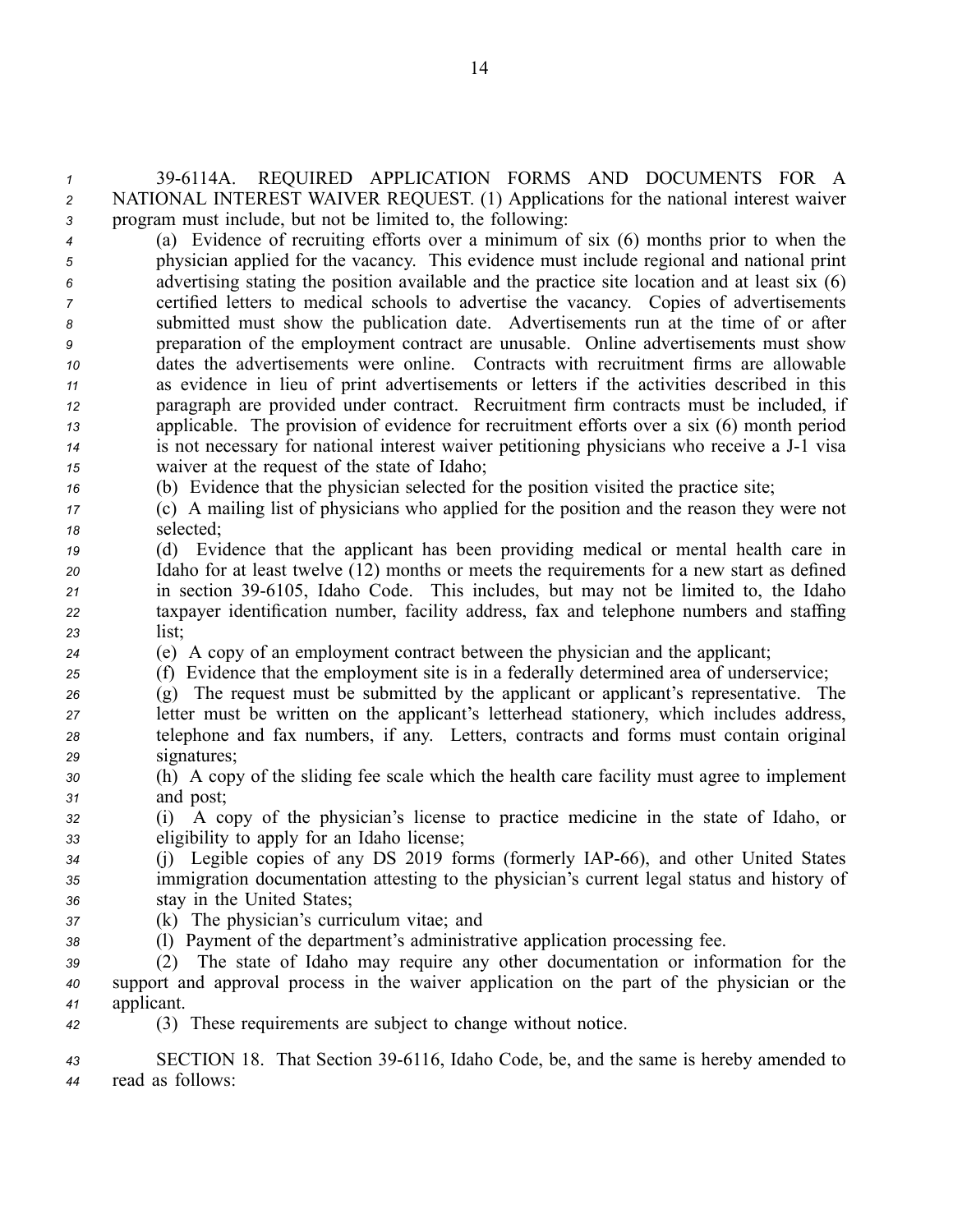*<sup>1</sup>* 396116. DEPARTMENT REVIEW AND ACTION. (1) The department will review *<sup>2</sup>* applications for completeness in date order received.

*<sup>3</sup>* (2) Applications submitted for physicians with language skills appropriate to the *<sup>4</sup>* community they wish to serve will be given priority.

*<sup>5</sup>* (3) Selection preference will be given to applications received from HPSAs having the *<sup>6</sup>* greatest unmet need for primary care physicians.

*<sup>7</sup>* (4) Applications must be mailed, sent by commercial carrier, or delivered in person. *<sup>8</sup>* Applications may not be sent electronically. The department is not responsible for applications *<sup>9</sup>* or related materials lost in the mail.

*<sup>10</sup>* (5) The department may limit the time period during which applications may be *<sup>11</sup>* submitted including refusing to process applications after the department has submitted requests *<sup>12</sup>* for all applications allowed in <sup>a</sup> given federal fiscal year.

*<sup>13</sup>* (6) In the event an applicant for <sup>a</sup> J1 visa waiver or <sup>a</sup> national interest waiver submits *<sup>14</sup>* an application to the department, the department will acknowledge receipt of the copy of the *<sup>15</sup>* application within five (5) business days of receipt.

*<sup>16</sup>* (7) The department will review applications within fifteen (15) working days of receipt *<sup>17</sup>* of the application to determine if the application is complete, and provide <sup>a</sup> written explanation *<sup>18</sup>* of missing items.

 (8) An additional fee will not be charged for incomplete applications if the missing items are provided within thirty (30) calendar days of the date on the letter of explanation from the department. If new information is not received within this time frame, the application will be returned to the applicant. The application fee will not be returned.

 (9) The department will return applications and application fees to applicants having had two (2) approved J1 visa waiver requests in the current federal fiscal year for the shortage area, applications received that exceed the dedesignation threshold limit, and applications received after thirty (30) placements have been recommended.

*<sup>27</sup>* (10) The department will review complete applications against the criteria specified in this *<sup>28</sup>* chapter.

- *<sup>29</sup>* (11) The department may:
- *<sup>30</sup>* (a) Request additional clarifying information;
- *<sup>31</sup>* (b) Verify information presented;
- *<sup>32</sup>* (c) Investigate the financial status of the applicant;
- *<sup>33</sup>* (d) Request verification of the health care facility's payer mix for the previous twelve
- *<sup>34</sup>* (12) to eighteen (18) months.; and

 (e) Return the application as incomplete if the applicant does not supply the requested clarifying information in its entirety within thirty (30) days of request. The application fee is nonrefundable. Incomplete applications must be resubmitted with the application fee. Resubmitted applications will be considered new applications and will be reviewed in date order received.

- *<sup>40</sup>* (12) The department may reques<sup>t</sup> the director of the United States department of state to 41 recommend that the immigration agency grant the J-1 visa waiver.
- *<sup>42</sup>* (13) The department may provide <sup>a</sup> letter of attestation to the immigration agency that the *<sup>43</sup>* physician's work in Idaho is in the public interest for <sup>a</sup> national interest waiver.

*<sup>44</sup>* (14) The department will notify the applicant in writing of action taken by the *<sup>45</sup>* department. If the decision is to decline the J1 visa waiver or national interest waiver request,